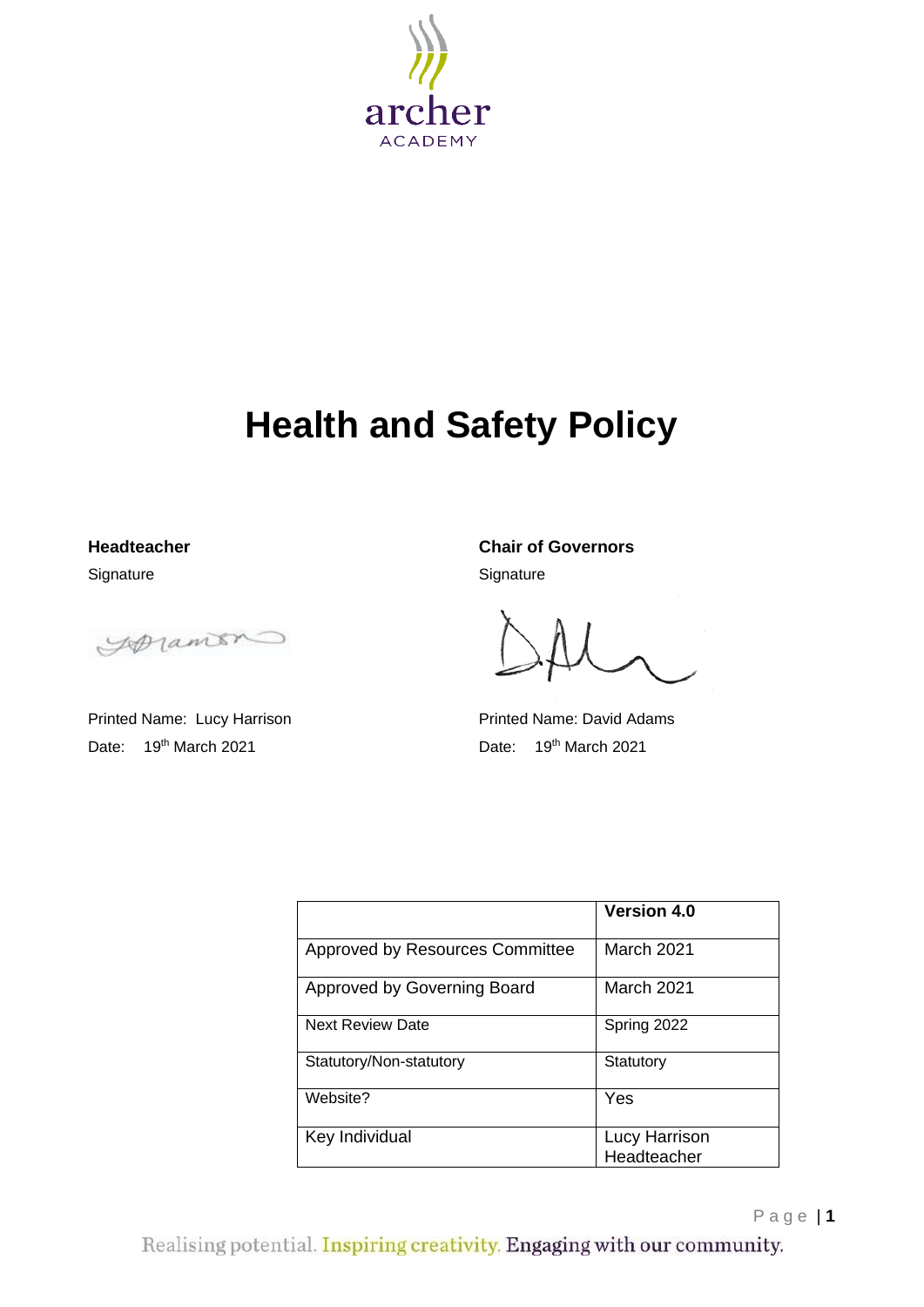# **Contents**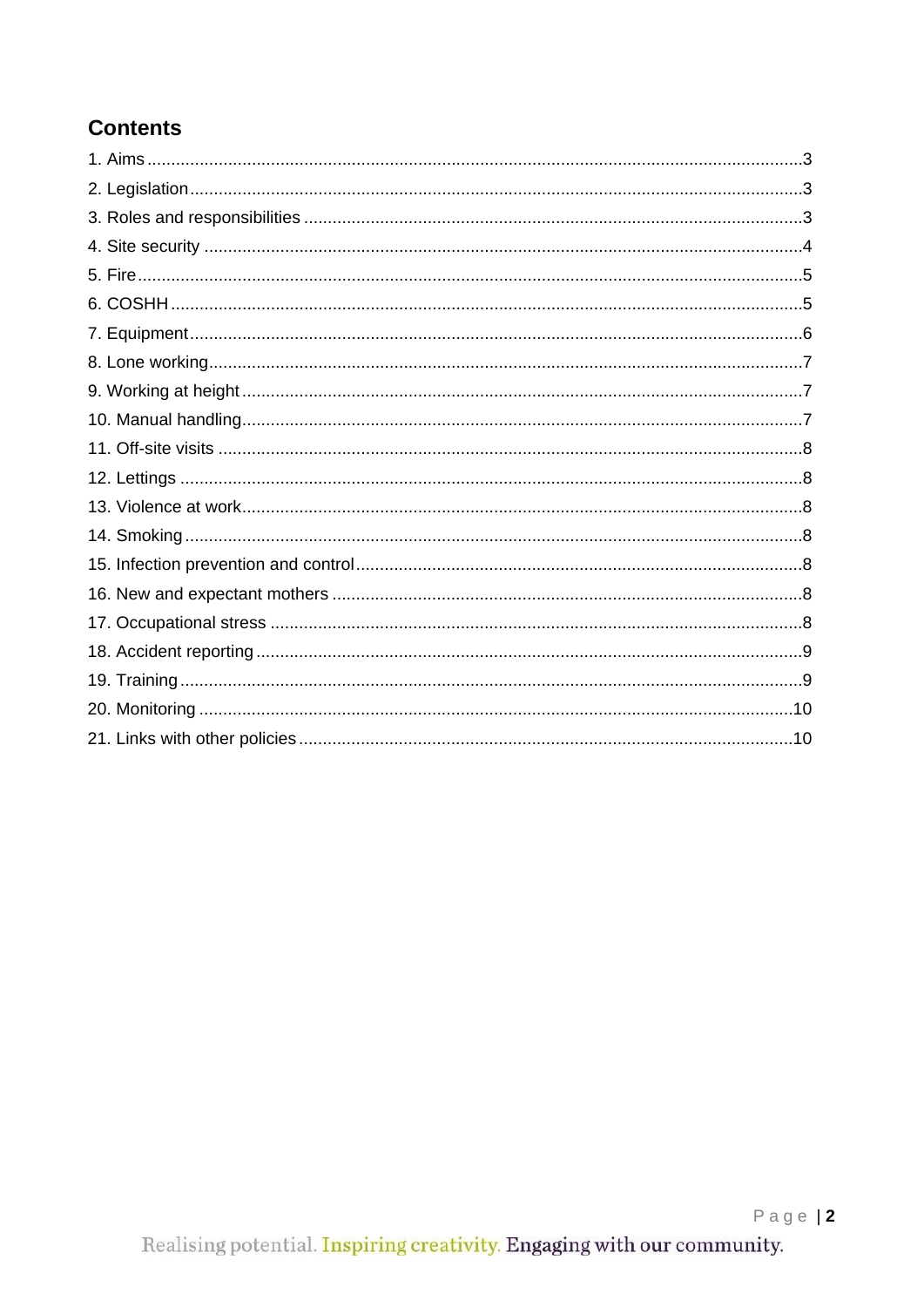# **1. Aims**

Our school aims to:

- Provide and maintain a safe and healthy environment.
- Establish and maintain safe working procedures amongst staff, students and all visitors to the school site.
- Have robust procedures in place in case of emergencies.
- Ensure that the premises and equipment are maintained safely, and are regularly inspected.

# **2. Legislation**

This policy is based on advice from the Department for Education on health and safety in schools and the following legislation:

[The Health and Safety at Work etc. Act 1974,](http://www.legislation.gov.uk/ukpga/1974/37) which sets out the general duties employers have towards employees and duties relating to lettings

[The Management of Health and Safety at Work Regulations 1992,](http://www.legislation.gov.uk/uksi/1992/2051/regulation/3/made) which require employers to make an assessment of the risks to the health and safety of their employees

The Management [of Health and Safety at Work Regulations 1999,](http://www.legislation.gov.uk/uksi/1999/3242/contents/made) which require employers to carry out risk assessments, make arrangements to implement necessary measures, and arrange for appropriate information and training

[The Control of Substances Hazardous to Health Regulations 2002,](http://www.legislation.gov.uk/uksi/2002/2677/contents/made) which require employers to control substances that are hazardous to health

[The Reporting of Injuries, Diseases and Dangerous Occurrences Regulations](http://www.legislation.gov.uk/uksi/2013/1471/schedule/1/paragraph/1/made) (RIDDOR) 2013, which state that some accidents must be reported to the Health and Safety Executive and set out the timeframe for this and how long records of such accidents must be kept

[The Health and Safety \(Display Screen Equipment\) Regulations 1992,](http://www.legislation.gov.uk/uksi/1992/2792/contents/made) which require employers to carry out digital screen equipment assessments and states users' entitlement to an eyesight test

[The Gas Safety \(Installation and Use\) Regulations 1998,](http://www.legislation.gov.uk/uksi/1998/2451/regulation/4/made) which require work on gas fittings to be carried out by someone on the Gas Safe Register

[The Regulatory Reform \(Fire Safety\) Order 2005,](http://www.legislation.gov.uk/uksi/2005/1541/part/2/made) which requires employers to take general fire precautions to ensure the safety of their staff

[The Work at Height Regulations 2005,](http://www.legislation.gov.uk/uksi/2005/735/contents/made) which requires employers to protect their staff from falls from height

The school follows [national guidance published by Public Health England](https://www.gov.uk/government/publications/health-protection-in-schools-and-other-childcare-facilities/chapter-9-managing-specific-infectious-diseases) when responding to infection control issues.

# **3. Roles and responsibilities**

### **3.1 The Governing Board**

The Governing Board has ultimate responsibility for health and safety matters in the school but will delegate day-to-day responsibility to the Headteacher.

The Governing Board has a duty to take reasonable steps to ensure that staff and students are not exposed to risks to their health and safety. This applies to activities on or off the school premises.

The Trust, as the employer, also has a duty to: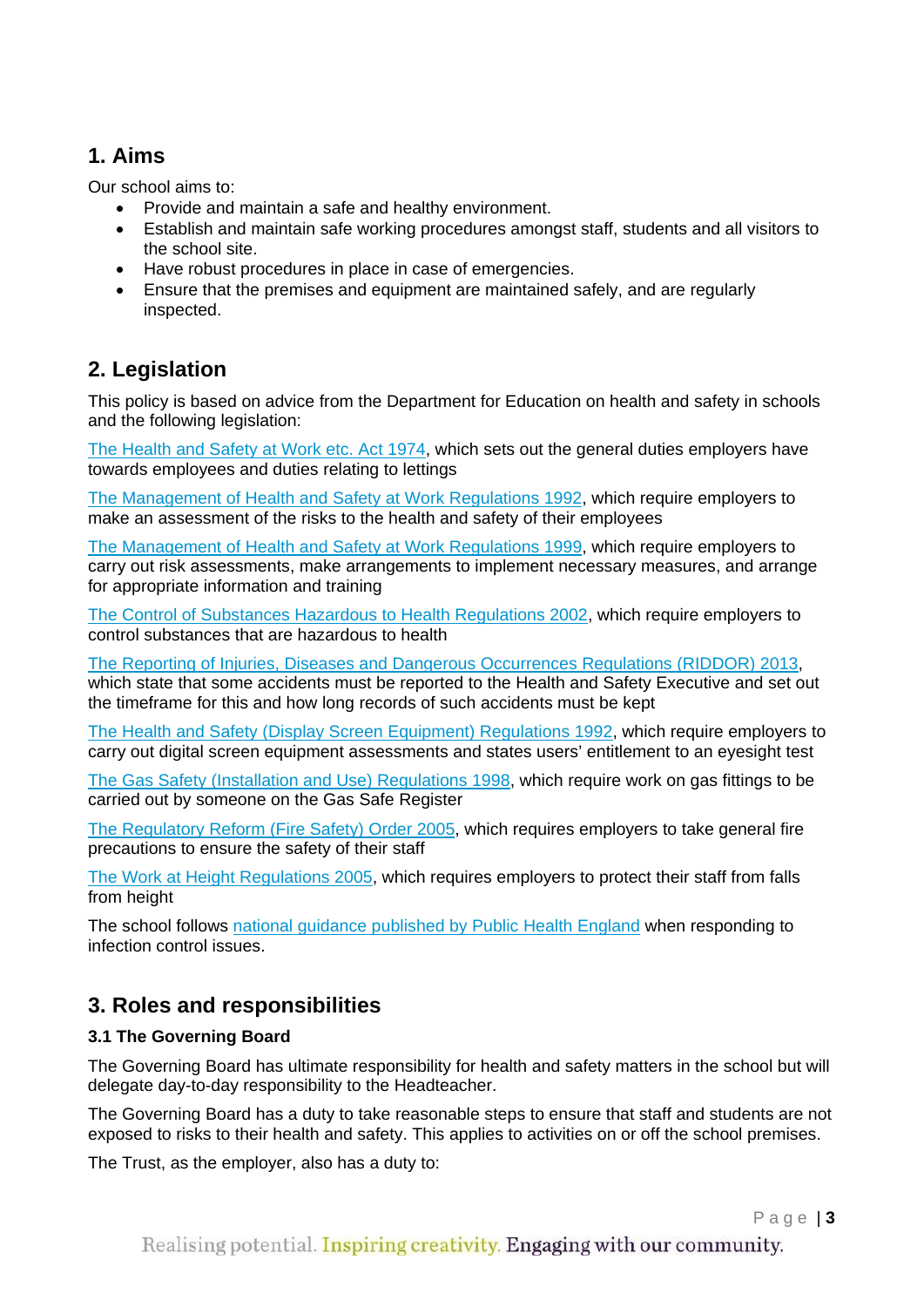- Assess the risks to staff and others affected by school activities in order to identify and introduce the health and safety measures necessary to manage those risks.
- Inform employees about risks and the measures in place to manage them.
- Ensure that adequate health and safety training is provided.

The governor who oversees health and safety is the Chair of the Resources Committee.

#### **3.2 Headteacher**

The Headteacher is responsible for health and safety day-to-day. This involves:

- Implementing the Health and Safety policy.
- Ensuring there is enough staff to safely supervise students.
- Ensuring that the school building and premises are safe and regularly inspected.
- Providing adequate training for school staff.
- Reporting to the Governing Board on health and safety matters.
- Ensuring appropriate evacuation procedures are in place and regular fire drills are held.
- Ensuring that in their absence, health and safety responsibilities are delegated to another member of staff.
- Ensuring all risk assessments are completed and reviewed.
- Monitoring cleaning contracts, and ensuring cleaners are appropriately trained and have access to personal protective equipment, where necessary.

In the Headteacher's absence, the Business Manager assumes the above day-to-day health and safety responsibilities.

#### **3.3 Health and safety lead**

The nominated health and safety lead is the Headteacher, Lucy Harrison.

#### **3.4 Staff**

School staff have a duty to take care of students in the same way that a prudent parent would do so.

Staff will:

- Take reasonable care of their own health and safety and that of others who may be affected by what they do at work.
- Co-operate with the school on health and safety matters.
- Work in accordance with training and instructions.
- Inform the appropriate person of any work situation representing a serious and immediate danger so that remedial action can be taken.
- Model safe and hygienic practice for students.
- Understand emergency evacuation procedures and feel confident in implementing them.

#### **3.5 Students and parents**

Students and parents are responsible for following the school's health and safety advice, on-site and off-site, and for reporting any health and safety incidents to a member of staff.

#### **3.6 Contractors**

Contractors will agree health and safety practices with the Premises Manager before starting work. Before work begins the contractor will provide evidence that they have completed an adequate risk assessment of all their planned work.

### **4. Site security**

The Business Manager and Premises Manager are responsible for the security of the school site in and out of school hours. They are responsible for visual inspections of the site, and for the intruder and fire alarm systems.

Page | **4**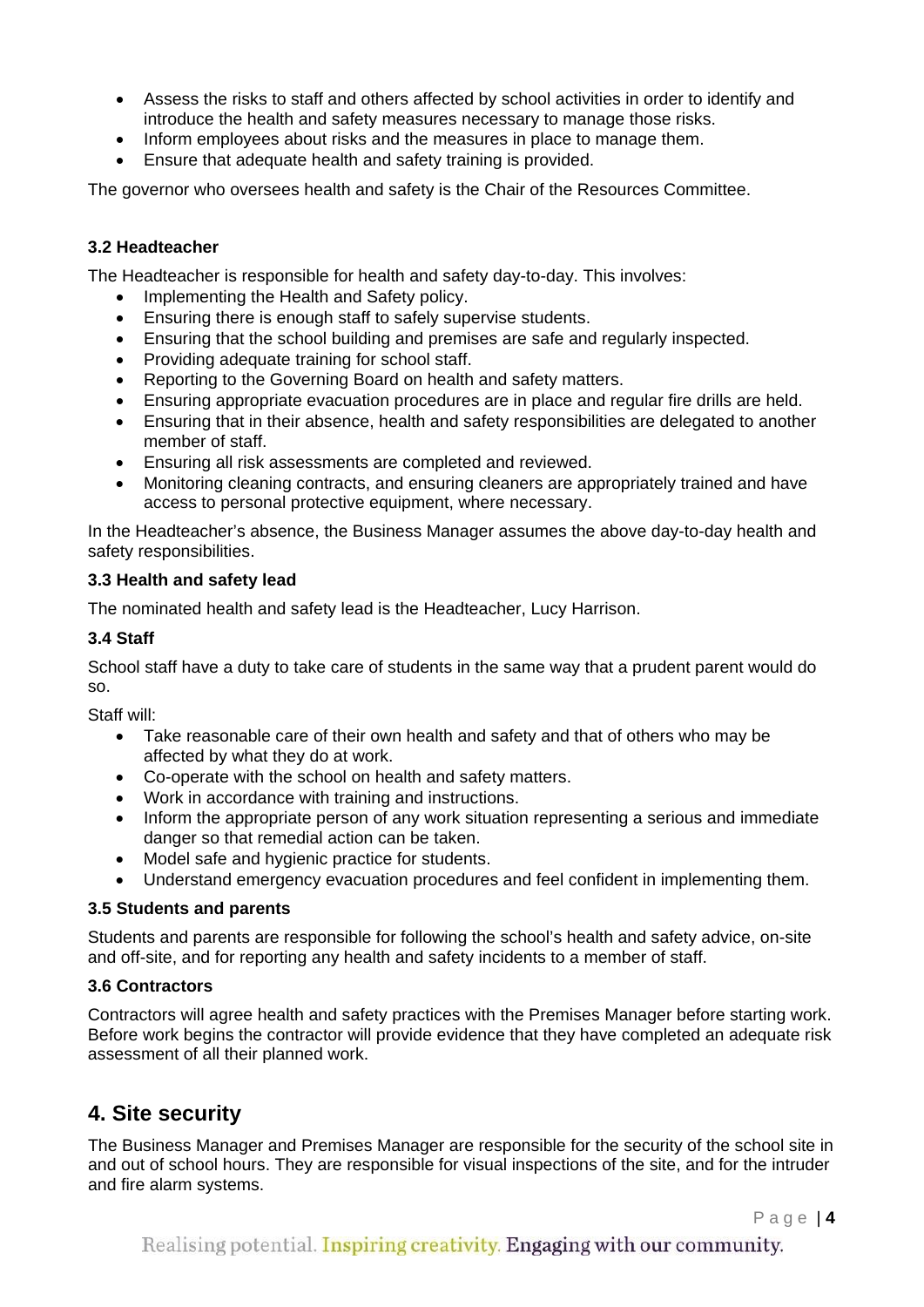The Premises Manager, Business Manager and caretakers are key holders and will respond to an emergency.

# **5. Fire**

Emergency exits, assembly points and assembly point instructions are clearly identified by safety signs and notices. Fire risk assessment of the premises will be reviewed regularly.

Emergency evacuations are practised at least once a term.

The fire alarms on both sites are loud 2 tones.

Fire alarm testing takes place once a week.

New staff will be trained in fire safety and all staff and students will be made aware of any new fire risks.

In the event of a fire:

- The alarm will be raised immediately by whoever discovers the fire and emergency services contacted. Evacuation procedures will also begin immediately.
- Staff and students will congregate at the assembly points. These are the playground in Lower school and the front of the school in Upper.
- Form tutors/class teachers will take a register of students, which will then be checked against the attendance register of that day.
- The Admin team will take a register of all staff.
- Staff and students will remain outside the building until the emergency services say it is safe to re-enter.

The school will have special arrangements in place for the evacuation of people with mobility issues.

# **6. COSHH**

Schools are required to control hazardous substances, which can take many forms, including:

- Chemicals
- Products containing chemicals
- Fumes
- Dusts
- Vapours
- Mists
- Gases and asphyxiating gases
- Germs that cause diseases, such as leptospirosis or legionnaires disease

Control of substances hazardous to health (COSHH) risk assessments are completed by the Head of Department for ADT and Science and are reviewed by the Business Manager and circulated to all employees who work with hazardous substances. Staff will also be provided with protective equipment, where necessary.

Staff use and store hazardous products in accordance with instructions on the product label. All hazardous products are kept in their original containers, with clear labelling and product information and stored in locked rooms or cupboards. Students do not have access to the substances.

Any hazardous products are disposed of in accordance with specific disposal procedures.

Emergency procedures, including procedures for dealing with spillages, are displayed near where hazardous products are stored and in areas where they are routinely used.

#### **6.1 Gas safety**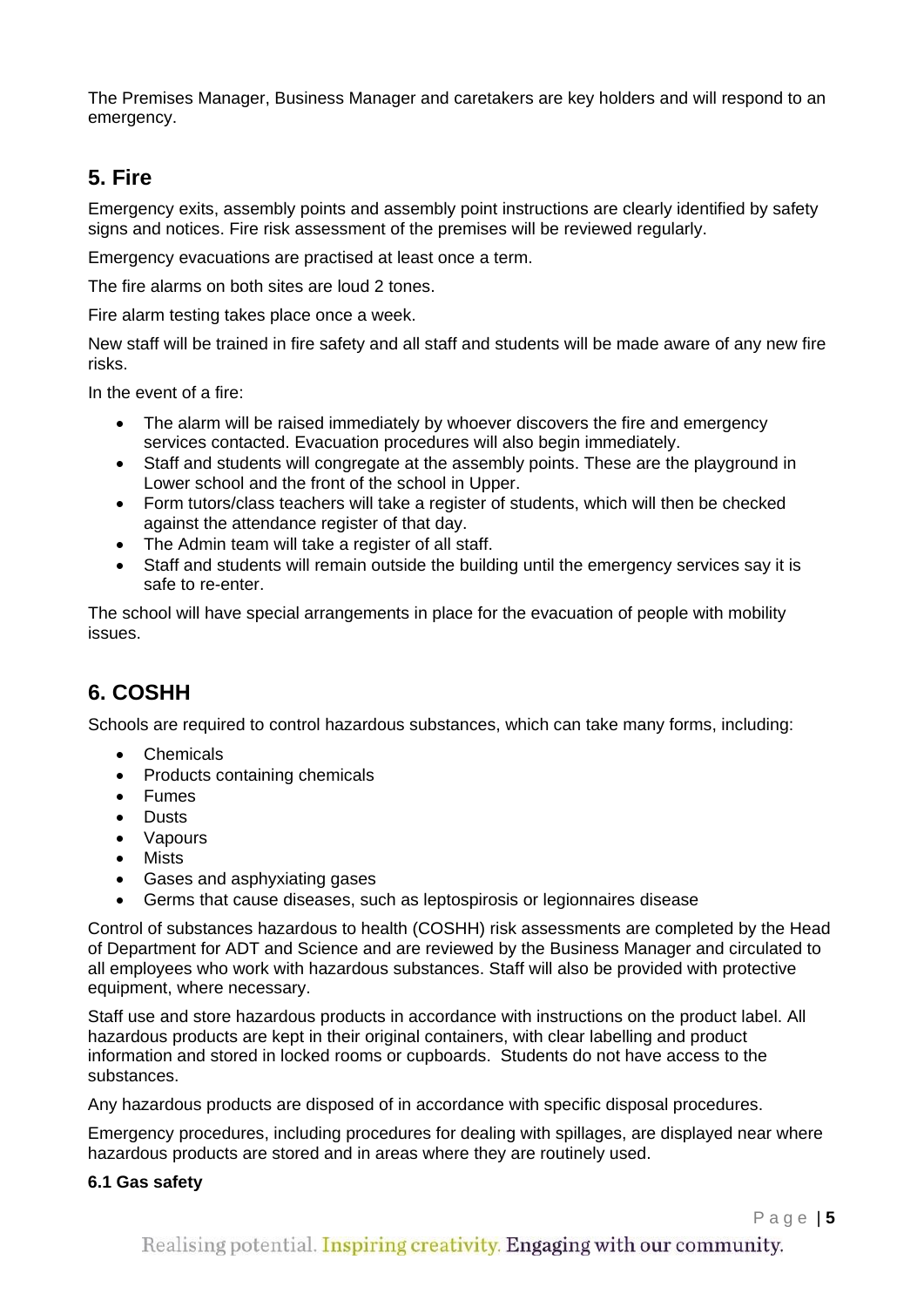Installation, maintenance and repair of gas appliances and fittings will be carried out by a competent Gas Safe registered engineer.

Gas pipework, appliances and flues are regularly maintained.

All rooms with gas appliances are checked to ensure that they have adequate ventilation.

#### **6.2 Legionella**

A water risk assessment has been completed on 2/8/2018 by Jordan Environmental Limited. The Premises Manager is responsible for ensuring that the identified operational controls are conducted and recorded in the school's water log book.

This risk assessment will be reviewed every 2 years and when significant changes have occurred to the water system and/or building footprint.

The risks from legionella are mitigated by temperature checks, heating of water, de-scaling of showers and purging the system after periods of inactivity.

#### **6.3 Asbestos**

There is no asbestos in the school as the buildings were built post 2000.

# **7. Equipment**

All equipment and machinery is maintained in accordance with the manufacturer's instructions. In addition, maintenance schedules outline when extra checks should take place.

When new equipment is purchased, it is checked to ensure that it meets appropriate educational standards.

All equipment is stored in the appropriate storage containers and areas. All containers are labelled with the correct hazard sign and contents.

#### **7.1 Electrical equipment**

All staff are responsible for ensuring that they use and handle electrical equipment sensibly and safely.

Any student or volunteer who handles electrical appliances does so under the supervision of the member of staff who so directs them.

Any potential hazards will be reported to the Premises Manager immediately.

Permanently installed electrical equipment is connected through a dedicated isolator switch and adequately earthed.

Only trained staff members can check plugs.

Where necessary a portable appliance test (PAT) will be carried out by a competent person.

All isolators switches are clearly marked to identify their machine.

Electrical apparatus and connections will not be touched by wet hands and will only be used in dry conditions.

Maintenance, repair, installation and disconnection work associated with permanently installed or portable electrical equipment is only carried out by a competent person.

#### **7.2 PE equipment**

Students are taught how to carry out and set up PE equipment safely and efficiently. Staff check that equipment is set up safely.

Any concerns about the condition of the gym floor or other apparatus will be reported to the Premises Manager.

#### **7.3 Display screen equipment**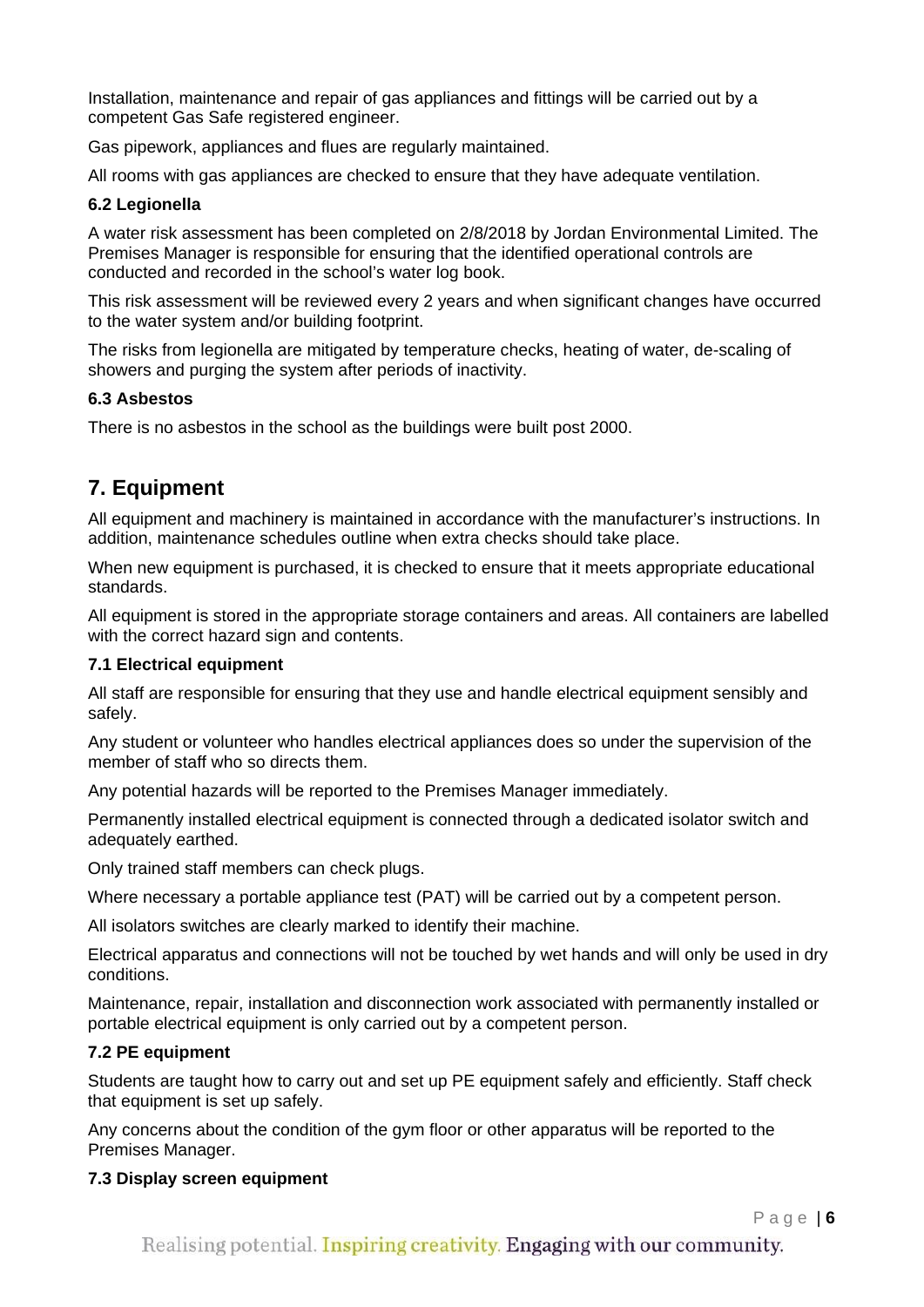All staff who use computers daily as a significant part of their normal work have a display screen equipment (DSE) assessment carried out. 'Significant' is taken to be continuous/near continuous spells of an hour or more at a time.

#### **7.4 Specialist equipment**

Parents are responsible for the maintenance and safety of their children's wheelchairs. In school, staff promote the responsible use of wheelchairs.

### **8. Lone working**

Lone working may include:

- Late working
- Home or site visits
- Weekend working
- Premises Manager duties
- Site cleaning duties
- Working in a single occupancy office

Potentially dangerous activities, such as those where there is a risk of falling from height, will not be undertaken when working alone. If there are any doubts about the task to be performed then the task will be postponed until other staff members are available.

If lone working is to be undertaken, a colleague, friend or family member will be informed about where the member of staff is and when they are likely to return.

The lone worker will ensure that they are medically fit to work alone.

### **9. Working at height**

We will ensure that work is properly planned, supervised and carried out by competent people with the skills, knowledge and experience to do the work.

In addition:

- The Premises Manager retains ladders for working at height.
- Students are prohibited from using ladders.
- Staff will wear appropriate footwear and clothing when using ladders.
- Contractors are expected to provide their own ladders for working at height.
- Before using a ladder, staff are expected to conduct a visual inspection to ensure its safety.
- Access to high levels, such as roofs, is only permitted by trained persons.

### **10. Manual handling**

It is up to individuals to determine whether they are fit to lift or move equipment and furniture. If an individual feels that to lift an item could result in injury or exacerbate an existing condition, they will ask for assistance.

The school will ensure that proper mechanical aids and lifting equipment are available in school, and that staff are trained in how to use them safely.

Staff and students are expected to use the following basic manual handling procedure:

- Plan the lift and assess the load. If it is awkward or heavy, use a mechanical aid, such as a trolley, or ask another person to help.
- Take the more direct route that is clear from obstruction and is as flat as possible.
- Ensure the area where you plan to offload the load is clear.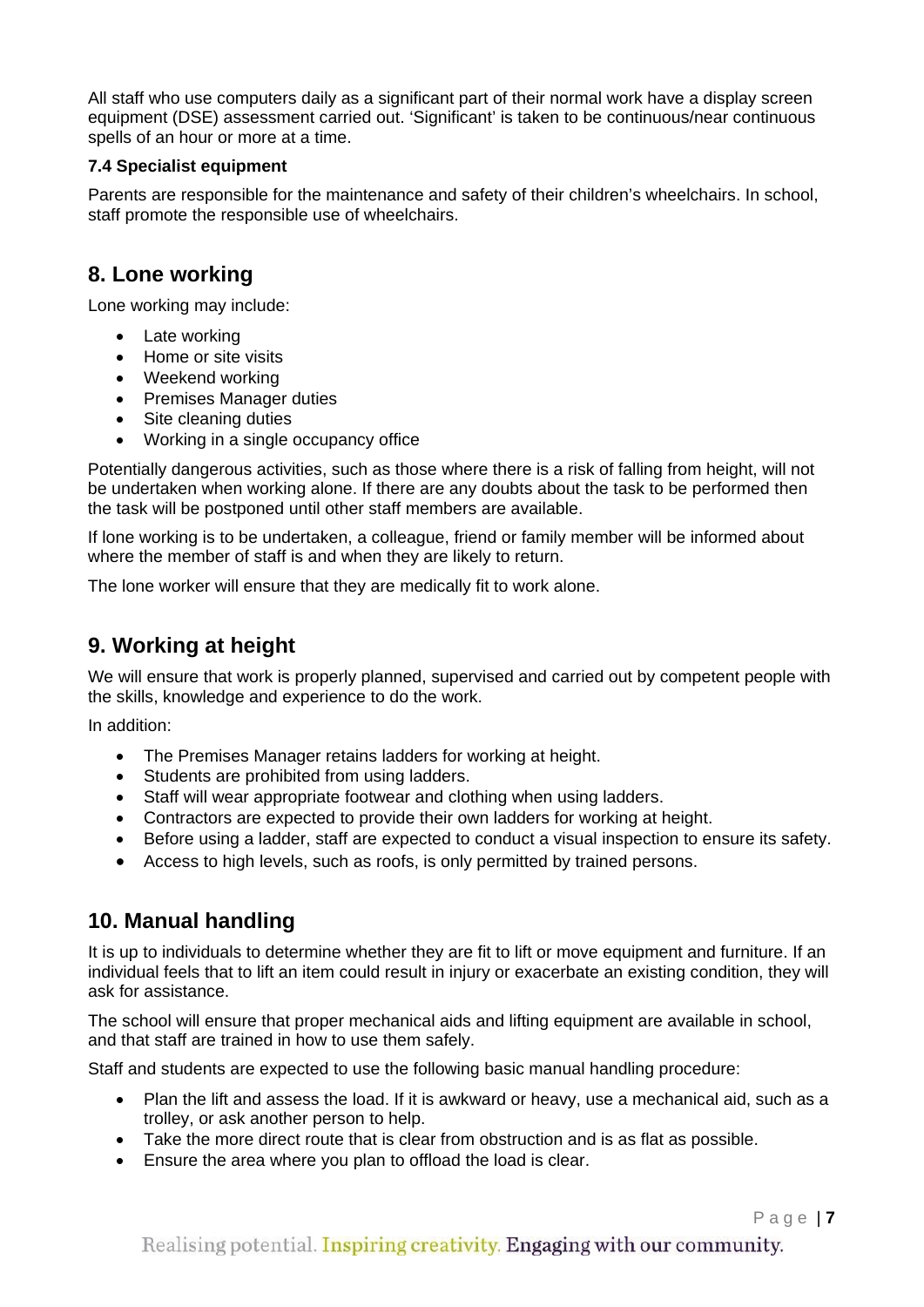• When lifting, bend your knees and keep your back straight, feet apart and angled out. Ensure the load is held close to the body and firmly. Lift smoothly and slowly and avoid twisting, stretching and reaching where practicable.

### **11. Off-site visits**

When taking students off the school premises, the Archer Academy will ensure that:

- Risk assessments will be completed where off-site visits and activities require them
- All off-site visits are appropriately staffed.
- Staff will take a school mobile phone, a portable first aid kit, information about the spe.fic medical needs of students along with the parents' contact details.

### **12. Lettings**

This policy applies to lettings. Those who hire any aspect of the school site or any facilities will be made aware of the content of the school's Health and Safety Policy and will have responsibility for complying with it.

### **13. Violence at work**

The Archer Academy believes that staff should not be in any danger at work, and will not tolerate violent or threatening behaviour towards them.

All staff will report any incidents of aggression or violence (or near misses) directed to themselves to their line manager/Headteacher immediately. This applies to violence from students, visitors or other staff.

# **14. Smoking**

Smoking is not permitted anywhere on the school premises.

### **15. Infection prevention and control**

The Archer Academy follows national guidance published by Public Health England when responding to infection control issues and will encourage staff and students to follow good hygiene practice.

### **16. New and expectant mothers**

Risk assessments will be carried out whenever any employee or student notifies the school that they are pregnant.

Appropriate measures will be put in place to control risks identified.

### **17. Occupational stress**

The Archer Academy is committed to promoting high levels of health and wellbeing and recognises the importance of identifying and reducing workplace stressors through risk assessment.

Systems are in place within the school for responding to individual concerns and monitoring staff workloads. The Stress Policy provides further information.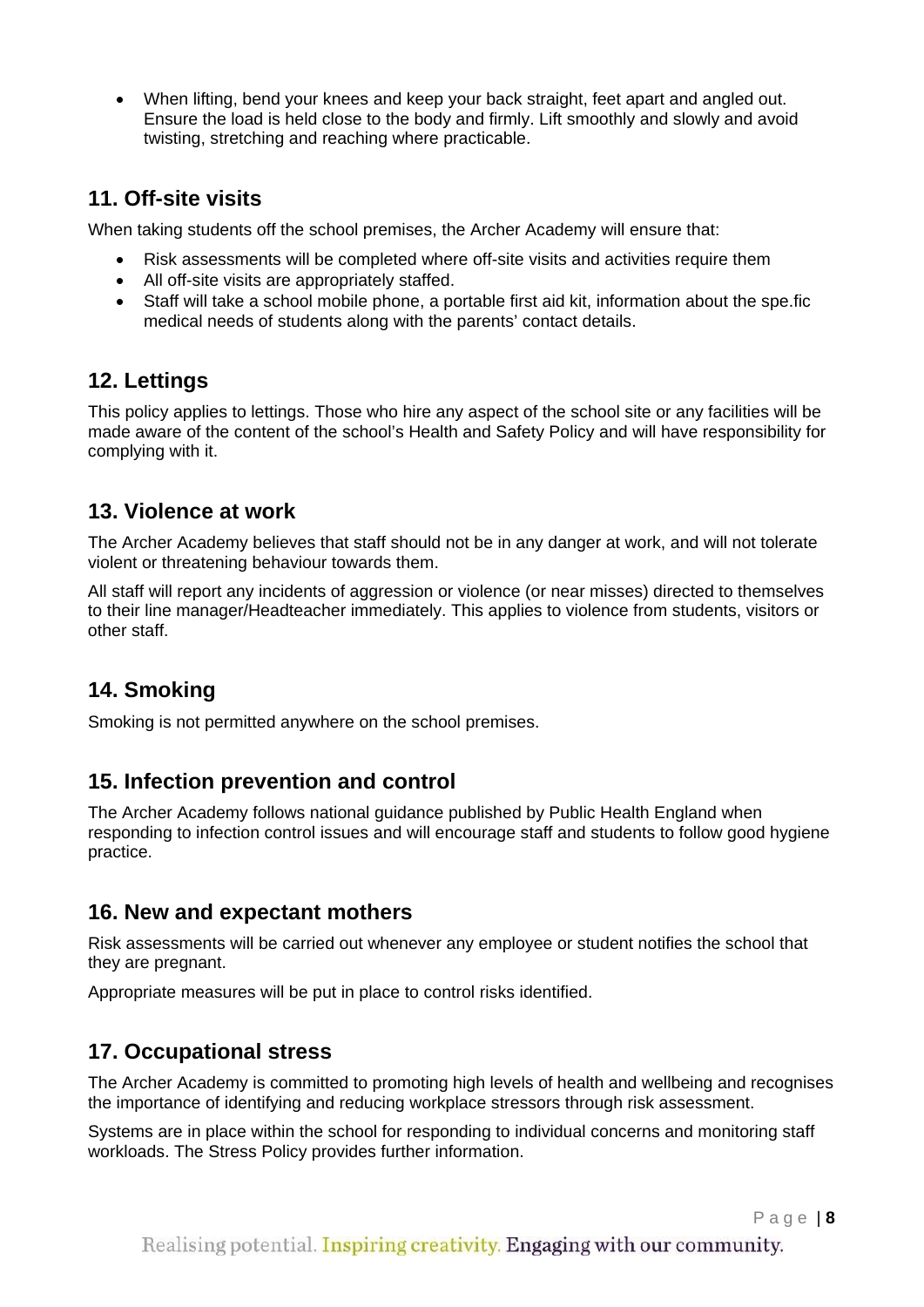# **18. Accident reporting**

#### **18.1 Accident record book**

Please refer to the Accident and Incident Reporting Policy for further information.

An accident form will be completed as soon as possible after the accident occurs by the member of staff or first aider who deals with it and as much detail as possible will be supplied when reporting an accident

In line with the school's Data Protection Policy, records held in the accident book will be retained by the school for a minimum of DOB of the child + 25 years or date of the incident + 6 years in the case of adults and then securely disposed of

#### **18.2 Reporting to the Health and Safety Executive**

The Business Manager will keep a record of any accident which results in a reportable injury, disease, or dangerous occurrence as defined in the RIDDOR 2013 legislation (regulations 4, 5, 6 and 7).

The Business Manager will report these to the Health and Safety Executive as soon as is reasonably practicable and in any event within 10 days of the incident.

Reportable injuries, diseases or dangerous occurrences include:

- Death.
- Specified injuries. These are:
	- o Fractures, other than to fingers, thumbs and toes.
	- o Amputations.
	- o Any injury likely to lead to permanent loss of sight or reduction in sight.
	- $\circ$  Any crush injury to the head or torso causing damage to the brain or internal organs
	- o Serious burns (including scalding).
	- o Any scalping requiring hospital treatment.
	- o Any loss of consciousness caused by head injury or asphyxia.
	- o Any other injury arising from working in an enclosed space which leads to hypothermia or heat-induced illness, or requires resuscitation or admittance to hospital for more than 24 hours.
- Injuries where an employee is away from work or unable to perform their normal work duties for more than 7 consecutive days.
- Where an accident leads to someone being taken to hospital.
- Where something happens that does not result in an injury, but could have done.
- Near-miss events that do not result in an injury, but could have done. Examples of nearmiss events relevant to schools include, but are not limited to:
	- o The collapse or failure of load-bearing parts of lifts and lifting equipment.
	- o The accidental release of a biological agent likely to cause severe human illness.
	- o The accidental release or escape of any substance that may cause a serious injury or damage to health.
	- o An electrical short circuit or overload causing a fire or explosion.

Information on how to make a RIDDOR report is available here:

[How to make a RIDDOR report, HSE](http://www.hse.gov.uk/riddor/report.htm)

http://www.hse.gov.uk/riddor/report.htm

### **19. Training**

Staff are provided with health and safety training as part of their induction process.